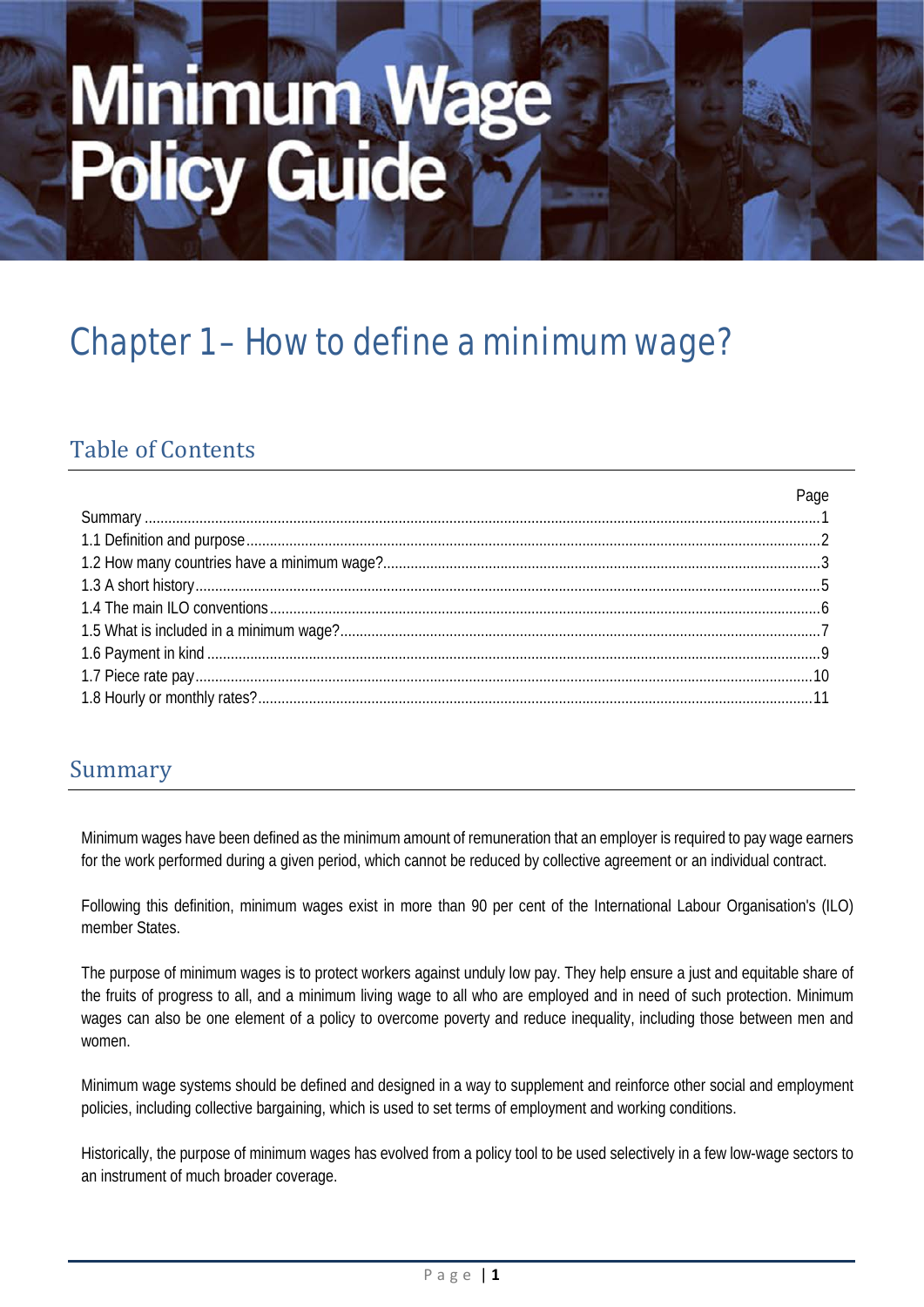ILO Conventions reflect this evolution:

- Th[e Minimum Wage Fixing Machinery Convention, 1928 \(No. 26\),](http://www.ilo.org/dyn/normlex/en/f?p=NORMLEXPUB:12100:0::NO:12100:P12100_INSTRUMENT_ID:312171:NO) encouraged countries to implement minimum wages where "no arrangements exist for the effective regulation of wages by collective agreement or otherwise and wages are exceptionally low".
- Later, the [Minimum Wage Fixing Convention, 1970 \(No. 131\)](http://www.ilo.org/dyn/normlex/en/f?p=NORMLEXPUB:12100:0::NO:12100:P12100_INSTRUMENT_ID:312276:NO) called for coverage of "all groups of wage earners whose terms of employment are such that coverage would be appropriate". The principle of full consultation with social partners lies at the heart of this Convention.

In defining a minimum wage, it is important to be specific about which components of a wage can be counted in the minimum, the extent and conditions under which payment in-kind can be allowed, how the minimum is calculated for workers with piece rate pay, and if the minimum is an hourly and/or a monthly rate.

# **1.1 Definition and purpose**

Minimum wages have been defined as "the minimum amount of remuneration that an employer is required to pay wage earners for the work performed during a given period, which cannot be reduced by collective agreement or an individual contract".[1](#page-1-0)

This definition refers to the binding nature of minimum wages, regardless of the method of fixing them. Minimum wages can be set by statute, decision of a competent authority, a wage board, a wage council, or by industrial or labour courts or tribunals. Minimum wages can also be set by giving the force of law to provisions of collective agreements.

The purpose of minimum wages is to protect workers against unduly low pay. They help ensure a just and equitable share of the fruits of progress to all, and a minimum living wage to all who are employed and in need of such protection. Minimum wages can also be one element of a policy to overcome poverty and reduce inequality, including those between men and women, by promoting the right to equal remuneration for work of equal value.

Minimum wage systems should not be seen or used in isolation, but should be designed in a way to supplement and reinforce other social and employment policies. Several types of measures can be used to tackle income and labour market inequality, including pro-employment policies, social transfers, and creating an enabling environment for sustainable enterprises.

The purpose of a minimum wage, which sets a floor, should also be distinguished from collective bargaining, which can be used to set wages above an existing floor. Figure 1 shows a hypothetical wage distribution with a "minimum wage zone" and a "collective bargaining zone" which can be used to establish minimum standards and to set wages above an existing floor.

Figure 2 illustrates that the effectiveness of minimum wages depends on many factors, including the extent to which they afford protection to all workers in an employment relationship, including women, and youth and migrant workers, regardless of their contractual arrangements, as well as all industries and occupations in the economy (coverage); whether they are set and adjusted at an adequate level that covers the needs of workers and their families, while taking into account economic factors (level); and whether employers comply with minimum wage regulations (compliance).

<span id="page-1-0"></span><sup>&</sup>lt;sup>1</sup> ILO: [General Survey concerning the Minimum Wage Fixing Convention, 1970 \(No. 131\),](http://www.ilo.org/wcmsp5/groups/public/---ed_norm/---relconf/documents/meetingdocument/wcms_235287.pdf) and the Minimum Wage Fixing [Recommendation, 1970 \(No. 135\),](http://www.ilo.org/dyn/normlex/en/f?p=NORMLEXPUB:12100:0::NO:12100:P12100_INSTRUMENT_ID:312473:NO) [Committee of Experts on the Application of Conventions and Recommendations, 2014](http://www.ilo.org/wcmsp5/groups/public/---ed_norm/---relconf/documents/meetingdocument/wcms_246781.pdf) .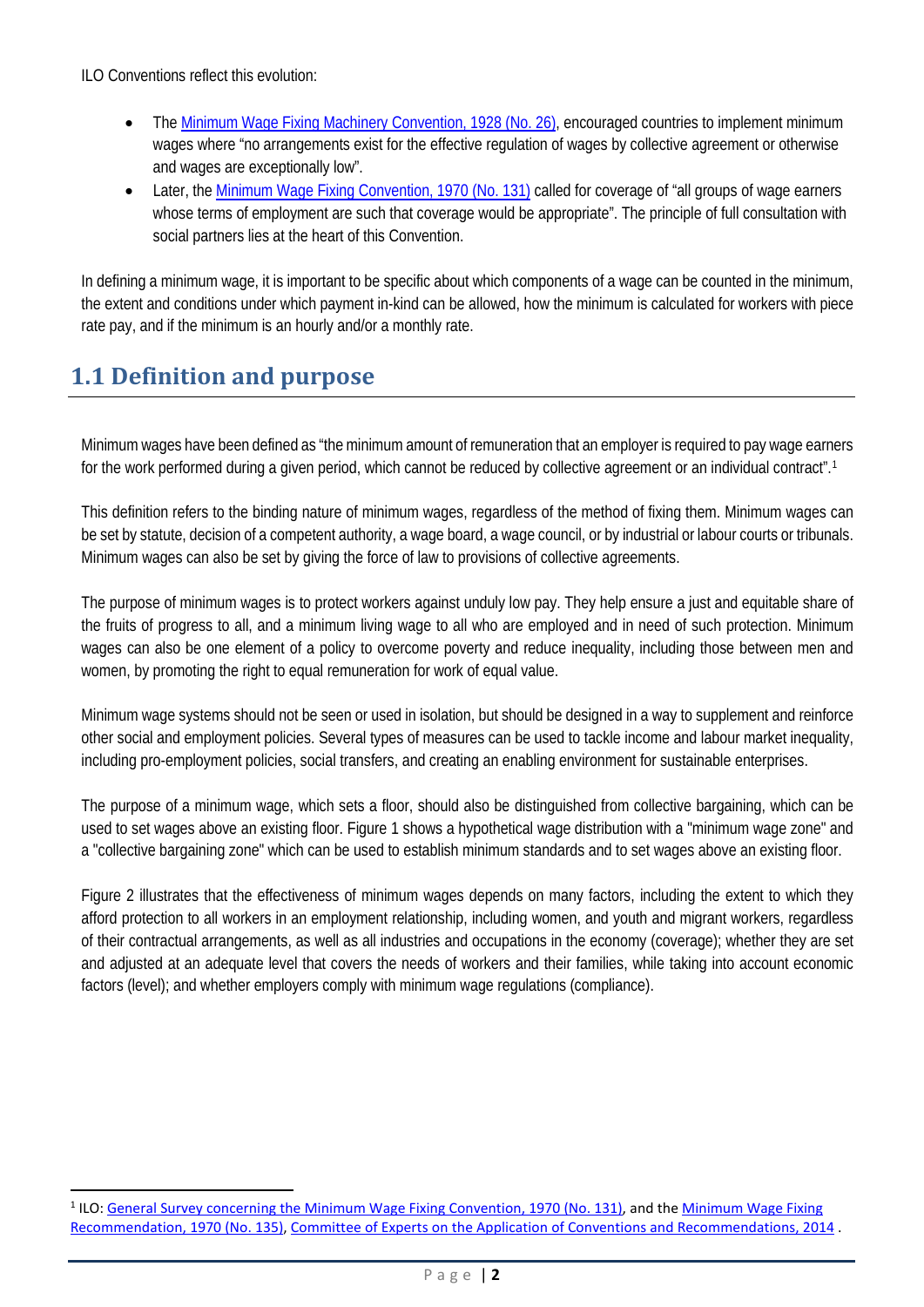

How to read this figure: Figure 1 shows a hypothetical wage distribution of a population of 56 wage-earners before the introduction of a minimum wage. The level of wages is on the horizontal axis, and the number of wage earners is on the vertical axis. We see the full range of market wages, including a relatively small proportion of workers with extremely low pay on the left end of the wage distribution. For example, 1 employees has a wage of 1\$, 2 employees are paid 3\$, while 5 employees receive wages of 8\$. The red circle called the "minimum wage zone" shows that a minimum wage should in principle remain targeted at the lowest-paid employees, to eliminate "unduly low pay"; the blue circle is the "collective bargaining zone" and illustrates the principle that collective bargaining can be used to set wages above an existing floor.

### **Figure 2. Main dimensions of effective minimum wages[2](#page-2-0)**



# **1.2. How many countries have a minimum wage?**

The figure 3 below shows that more than 90 per cent of ILO member States have one or more minimum wages set through legislation or binding collective agreements.

<span id="page-2-0"></span><sup>&</sup>lt;sup>2</sup> ILO: [Advances and Challenges in Labour Protection. Conditions of Work and Equality Department Policy Brief.](http://www.ilo.org/ilc/ILCSessions/104/reports/reports-to-the-conference/WCMS_358295/lang--en/index.htm)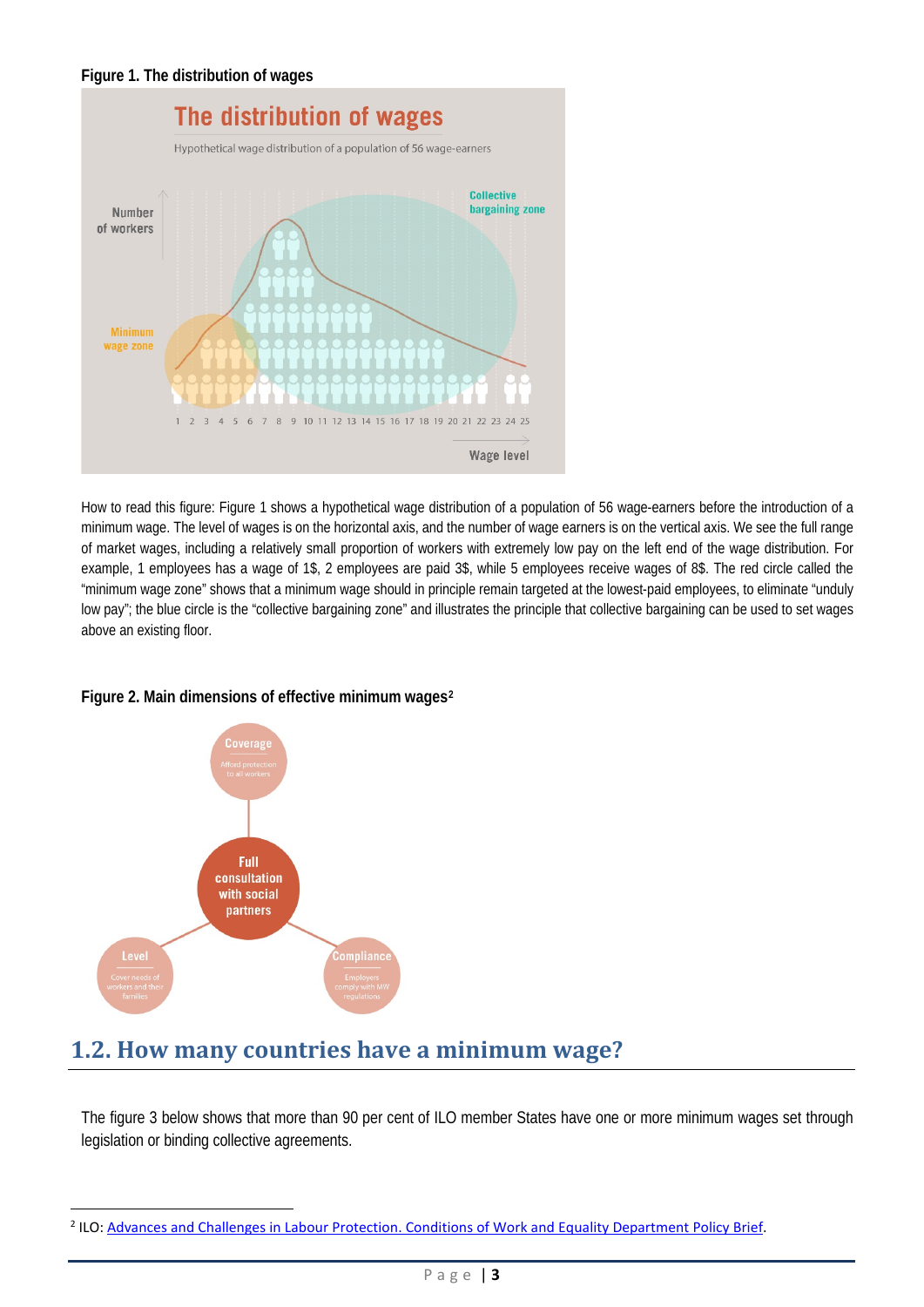This does not mean that in all these countries minimum wages cover a majority of workers or that they are regularly adjusted. It shows, however, that minimum wages are used by a large majority of countries in the world. In many of these countries, policy debates focus not so much on whether to have a minimum wage, but on how to make one work effectively.





**Source:** ILO estimate.

**Note:** As of September 2015, the ILO had 186 member States. Only countries where the minimum wage applied to all or part of the private sector were counted as having a minimum wage. This includes minimum wages set through collective agreements that are given the force of law.

### **Statistics can be broken down by region.**

All European countries have either a statutory or a collectively bargained minimum wage covering at least part of the private sector. In the Americas and the Caribbean, there are only very few exceptions, such as Suriname. There are a few more exceptions in Asia, including Singapore and Brunei, and also in Africa such as Ethiopia, Eritrea or Somalia. Among Arab states, no minimum wage exists in Qatar, Bahrain or the United Arab Emirates.





**Source**: ILO estimate

Statistics can be broken down by countries' level of gross domestic product (GDP) per capita. The proportion of countries with minimum wages is slightly higher in high-income and middle-income groups than in low-income groups.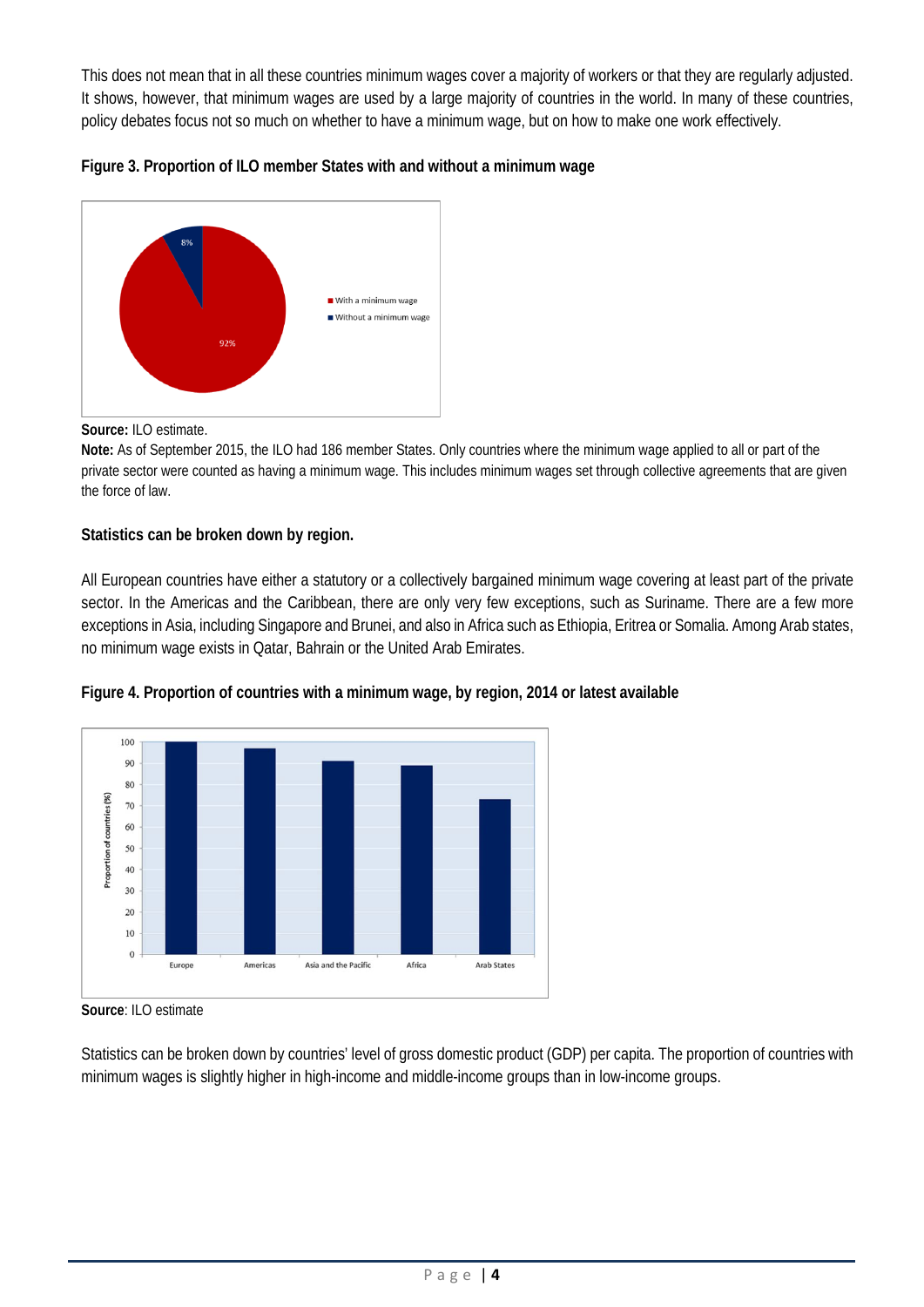

**Figure 5. Proportion of countries with a minimum wage, by income group, 2014 or latest available**

**Source**: ILO estimate

# **1.3. A short history**

Selective intervention at first<sup>[3](#page-4-0)</sup>

Initially, minimum wages covered relatively few categories of workers and sought to protect those considered to be especially vulnerable. New Zealand was the first country to implement a minimum wage in 1894, followed by the Australian state of Victoria in 1896, and the United Kingdom in 1909. Frequently, minimum wages were considered as a temporary measure, to be phased out once wage bargaining between social partners would be established. Early forms of minimum wages sometimes targeted their protection at homeworkers or women (see box 1. below).

### **Box 1.**

### **The origins of minimum wages in the United States**

In the early 1900s, there was widespread concern about "sweatshops" in the United States, and particularly about the working conditions of women and children. The idea of a minimum wage was supported both by the American Association for Labor Legislation and the National Consumers' League, a group led by women, whose board of directors endorsed the notion of a legal minimum wage for women in 1909. Minimum wages were first introduced at state level and in most cases applied only to women and children. State minimum wages were regularly challenged in courts, and in 1923 the US Supreme Court declared minimum wages to be unconstitutional. In 1938, following an initiative by President Roosevelt, the US Congress adopted the Fair Labor Standards Act, which instituted a federal minimum wage. Its constitutionality was almost immediately challenged in courts, but was eventually validated by the Supreme Court in 1941.

**Source**: [Neumark D.; Wascher, W. 2008. Minimum Wages. \(Cambridge, MIT Press\)](https://mitpress.mit.edu/books/minimum-wages) 

### **Expanding coverage after the second world war, and a halt in the 1980s**

After the Second World War, the number of countries with minimum wages expanded. Newly independent countries such as India (1948) and Pakistan (1961) were among those adopting minimum wages. Francophone African countries adopted the French model of a general minimum wage (SMIG) with a lower rate for agriculture (SMAG), while Anglophone African countries adopted the tradition of sectoral wage boards.

<span id="page-4-0"></span><sup>&</sup>lt;sup>3</sup> Based mainly o[n Starr, G. 1981. Minimum Wage Fixing An international review of practices and problems \(Geneva, ILO\);](http://www.ilo.org/public/libdoc/ilo/1981/81B09_266_engl_1993.pdf) [Neumark and Washer \(2008, ch.](https://mitpress.mit.edu/books/minimum-wages) 2), and [Marinakis, A. 2008.](http://www.ilo.org/global/topics/wages/minimum-wages/definition/WCMS_180793/lang--en/index.htm) The role of ILO in the development of minimum wages, the ILO Century Project (Geneva, ILO).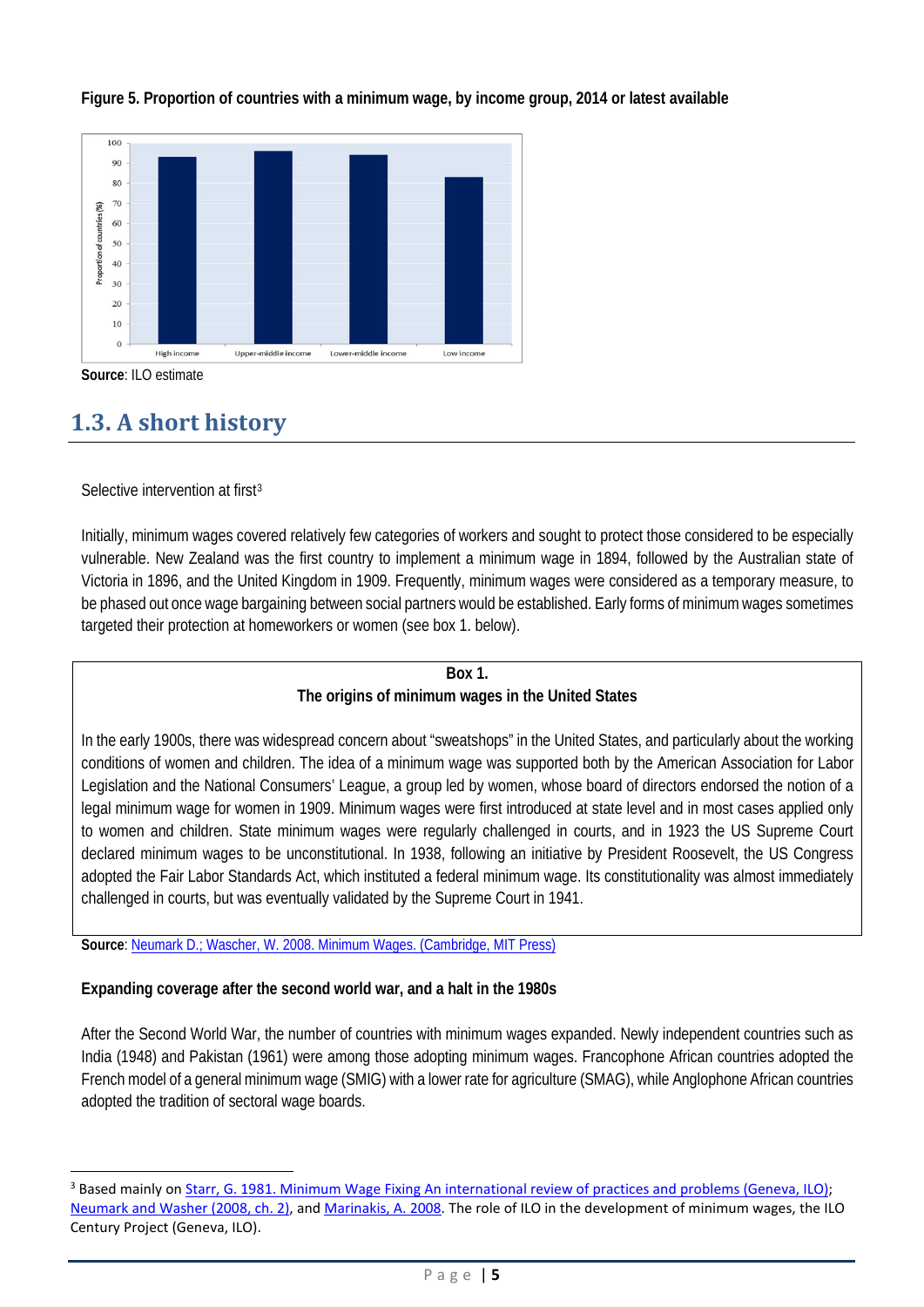The legal coverage of minimum wages was progressively expanded as it was increasingly felt that all workers, as a matter of right, should receive protection against unduly low wages. Nationally applied minimum wages appeared in the Netherlands (1969), France (1970) and Spain (1980). In the United States, coverage expanded from about 20 per cent of the workforce in the early years to nearly 80 per cent in 1970[4](#page-5-0). Coverage also expanded in countries with sectoral minimum rates. States in India, for example, gradually expanded the number of sectors and occupations "scheduled" for minimum wage coverage.

The economic and intellectual contexts of the 1970s and 1980s brought this expansion to a halt in some countries. The United Kingdom dismantled its wage councils in the 1980s.

### **The return of minimum wages – the 1990s and beyond**

In recent years, minimum wage systems have been established or strengthened in many countries to address working poverty and inequality. The United Kingdom introduced a new statutory minimum wage with national coverage in 1999. Since the early 1990s eight other members of the Organisation for Economic Co-operation and Development (OECD) have adopted a statutory minimum wage, including the Czech Republic, the Slovak Republic, Poland, Estonia, Slovenia, Ireland, Israel and most recently Germany[.5](#page-5-1) Most OECD countries without a statutory minimum wage have legal floors set through collective agreements, such as in Denmark, Finland, Norway or Switzerland. As a result, minimum wages exist in all European countries.

Many developing and emerging economies also established or strengthened minimum wages. China adopted a minimum wage in 1994 and strengthened it in 2004; South Africa established a system of minimum wages after the end of apartheid in 1997; Brazil re-activated its minimum wage policy in 2005; the Russian Federation complemented its national minimum wage with regional floors in 2007; and Malaysia adopted a national minimum wage in 2013, followed by Myanmar and the Lao People's Democratic Republic in 2015, and by Macao (China) in 2016. In Africa, the most recent country to introduce a national minimum wage was Cape Verde in 2014.

# **1.4 The main ILO conventions**

Minimum wages have been a subject at the ILO since its creation in 1919.

- Based on the view that "universal and lasting peace can be established only if it is based upon social justice", the 1919 ILO Constitution called in its Preamble for an urgent improvement of conditions of labour, including "the provision of an adequate living wage".
- In 1944, the ILO Declaration of Philadelphia referred to the importance of "a minimum living wage to all employed and in need of such protection". This was reiterated in the 2008 ILO Declaration on Social Justice for a Fair **Globalization**

### **Minimum Wage Fixing Machinery Convention, 1928 (No. 26)**

In 1928, the ILO adopted th[e Minimum Wage Fixing Machinery Convention, 1928 \(No. 26\).](http://www.ilo.org/dyn/normlex/en/f?p=NORMLEXPUB:12100:0::NO:12100:P12100_INSTRUMENT_ID:312171:NO) In line with the prevailing philosophy of the time, this Convention encouraged member States to implement minimum wages "for workers employed in certain of the trades or parts of trades (and in particular in home working trades) in which no arrangements exist for the effective regulation of wages by collective agreement or otherwise and wages are exceptionally low". Agriculture was excluded.

With more than 100 ratifications, [Convention No. 26](http://www.ilo.org/dyn/normlex/en/f?p=NORMLEXPUB:12100:0::NO:12100:P12100_INSTRUMENT_ID:312171:NO) remains to this day [one of the most widely ratified ILO Conventions.](http://www.ilo.org/dyn/normlex/en/f?p=NORMLEXPUB:11300:0::NO:11300:P11300_INSTRUMENT_ID:312171:NO) It is complemented by [Recommendation No. 30,](http://www.ilo.org/dyn/normlex/en/f?p=NORMLEXPUB:12100:0::NO:12100:P12100_INSTRUMENT_ID:312368:NO) which calls for the participation of women in wage-fixing bodies and for strong enforcement measures to protect law-abiding employers from unfair competition.

<span id="page-5-0"></span> <sup>4</sup> [Neumark D.; Wascher, W. 2008. Minimum Wages. \(Cambridge, MIT Press\)](https://mitpress.mit.edu/books/minimum-wages)

<span id="page-5-1"></span><sup>5</sup> OECD. May 2015. "Focus on minimum wages after the crisis: Making them pay".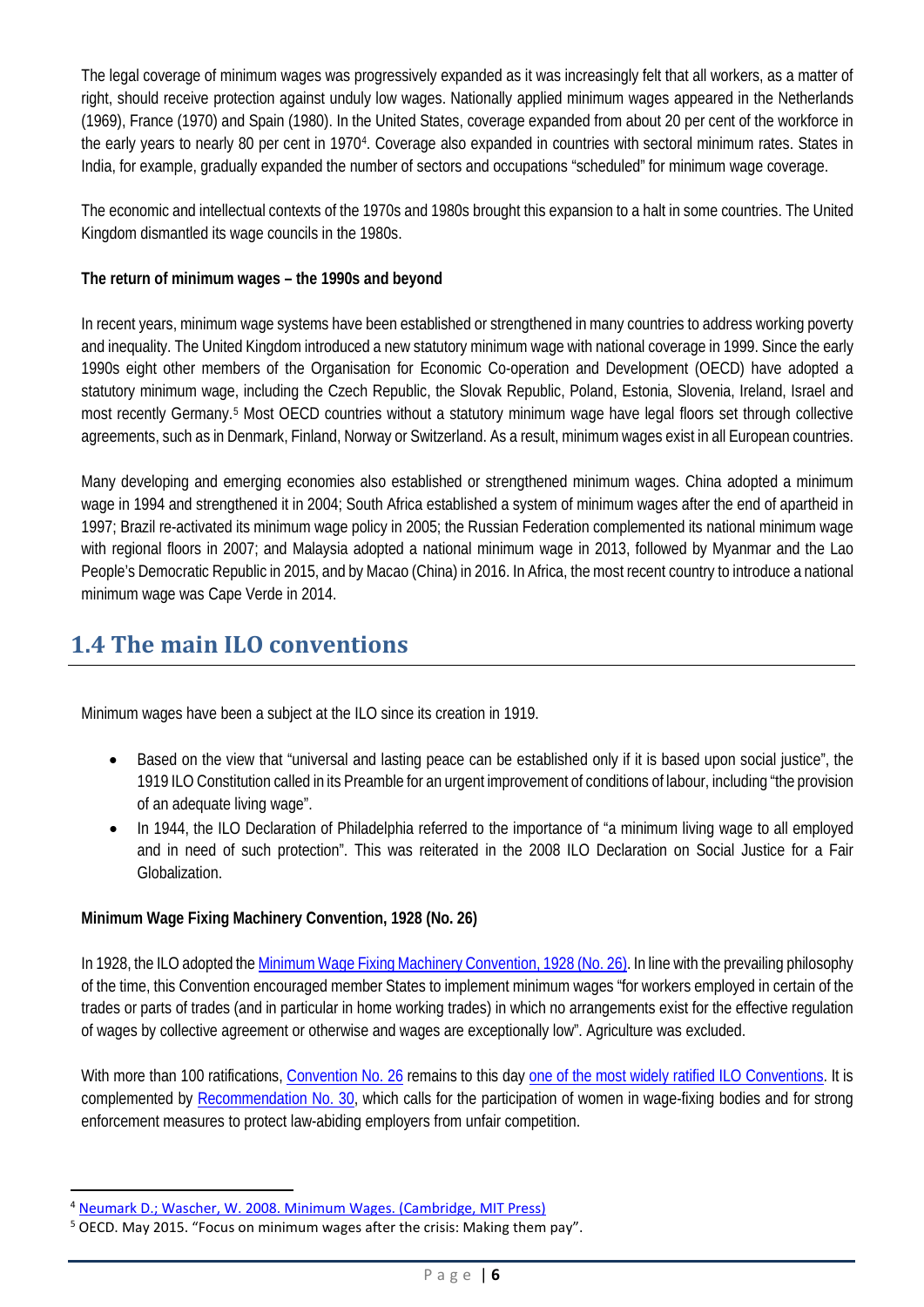### **Agricultural workers and seafarers**

In the second half of the twentieth century, the ILO participated in the extension of minimum wage protection to previously excluded categories of workers.

In 1951, the ILO adopted the [Minimum Wage Fixing Machinery \(Agriculture\) Convention, 1951 \(No. 99\).](http://www.ilo.org/dyn/normlex/en/f?p=NORMLEXPUB:12100:0::NO:12100:P12100_INSTRUMENT_ID:312244:NO) By the end of 2015, [Convention No. 99](http://www.ilo.org/dyn/normlex/en/f?p=NORMLEXPUB:12100:0::NO:12100:P12100_INSTRUMENT_ID:312244:NO) had 54 ratifications. It is complemented b[y Recommendation No. 89.](http://www.ilo.org/dyn/normlex/en/f?p=NORMLEXPUB:12100:0::NO:12100:P12100_INSTRUMENT_ID:312427:NO)

In 1946, a minimum wage was negotiated for the first time for seafarers at the ILO – a tradition that continues to this day. The [Maritime Labour Convention, 2006,](http://www.ilo.org/dyn/normlex/en/f?p=NORMLEXPUB:91:0::NO:91:P91_INSTRUMENT_ID:312331:NO) provides that seafarers' wages should be no less than the amount periodically set by the joint Maritime Commission, which meets at the ILO.

### **Minimum Wage Fixing Convention, 1970 (No. 131)**

In 1970, ILO adopted the [Minimum Wage Fixing Convention, 1971 \(No. 131\),](http://www.ilo.org/dyn/normlex/en/f?p=NORMLEXPUB:12100:0::NO:12100:P12100_INSTRUMENT_ID:312276:NO) which is considered to offer broader protection than that envisaged by ILO [Convention No. 26](http://www.ilo.org/dyn/normlex/en/f?p=NORMLEXPUB:12100:0::NO:12100:P12100_INSTRUMENT_ID:312171:NO)<sup>[6](#page-6-0)</sup>.

[Convention No. 131](http://www.ilo.org/dyn/normlex/en/f?p=NORMLEXPUB:12100:0::NO:12100:P12100_INSTRUMENT_ID:312276:NO) encourages member States which ratify to establish a *system* of minimum wages<sup>[7](#page-6-1)</sup> which:

- offers a broad scope of application and where exclusions made are kept to a minimum;
- establishes a machinery to fix and adjust minimum wages from time to time;
- is based on the principle of full consultation with social partners;
- involves social partners, on an equal footing, as well as independent experts in the design and operation of the system;
- sets minimum wage levels that take into account the needs of workers and their families, as well as economic factors;
- includes appropriate measures to ensure the effective application of minimum wages.

The objective of a generally applicable lower limit under which wages are not permitted to fall reflects the view that all workers – as a matter of right – should receive protection against "unduly low wages". However[, Convention No. 131](http://www.ilo.org/dyn/normlex/en/f?p=NORMLEXPUB:12100:0::NO:12100:P12100_INSTRUMENT_ID:312276:NO) does not prescribe a single national minimum wage. The [Minimum Wage Fixing Recommendation, 1970 \(No. 135\),](http://www.ilo.org/dyn/normlex/en/f?p=NORMLEXPUB:12100:0::NO:12100:P12100_INSTRUMENT_ID:312473:NO) which accompanies the Convention, makes clear that broad coverage can be achieved "either by fixing a single minimum wage of general application or by fixing a series of minimum wages applying to particular groups of workers". By not seeking to impose a single model on all ILO member States, [Convention No. 131 a](http://www.ilo.org/dyn/normlex/en/f?p=NORMLEXPUB:12100:0::NO:12100:P12100_INSTRUMENT_ID:312276:NO)llows for the existence of different national circumstances and different levels of economic and social development.[8](#page-6-2)

By the end of 2015, [Convention No. 131](http://www.ilo.org/dyn/normlex/en/f?p=NORMLEXPUB:12100:0::NO:12100:P12100_INSTRUMENT_ID:312276:NO) had bee[n ratified by 52 member States,](http://www.ilo.org/dyn/normlex/en/f?p=NORMLEXPUB:11300:0::NO:11300:P11300_INSTRUMENT_ID:312276:NO) including by 11 countries since 2000.

# **1.5 What is included in a minimum wage?**

The term "wage" is generally understood to be the payment an employer makes to his or her employees – including to employees with regular, casual, short-term, intermittent or seasonal jobs, as well as to apprentices and trainees. This broad definition of "wages" is spelled out in Article 1 of the ILO Protection of Wages Convention, 1949 (No. 95):

<span id="page-6-0"></span> <sup>6</sup> [ILO General Survey 2014 on minimum wage systems, para. 406](http://www.ilo.org/global/standards/WCMS_235303/lang--en/index.htm)

<span id="page-6-1"></span><sup>&</sup>lt;sup>7</sup> ILO Conclusions of the Committee for the Recurrent Discussion on Social Protection (Labour Protection), International Labour Conference, 104th Session, Geneva 2015.

<span id="page-6-2"></span><sup>8</sup> See ILO: [Report of the Committee on the Application of Standards, International Labour Conference, 103rd Session,](http://www.ilo.org/ilc/ILCSessions/103/reports/WCMS_246781/lang--en/index.htm)  [Provisional record 13 part one, Geneva 2015.](http://www.ilo.org/ilc/ILCSessions/103/reports/WCMS_246781/lang--en/index.htm)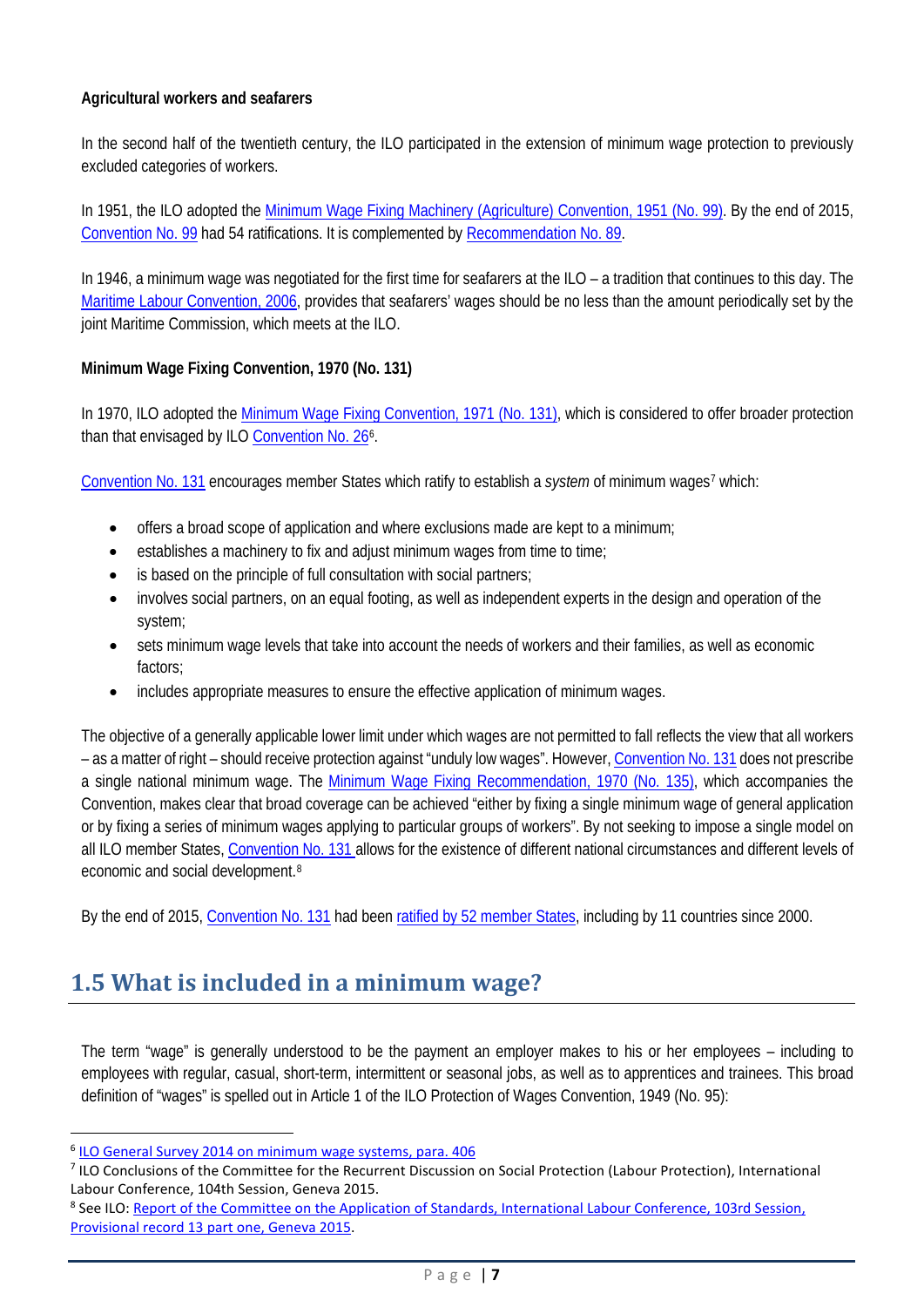"…the term wages means remuneration or earnings, however designated or calculated, capable of being expressed in terms of money and fixed by mutual agreement or by national laws or regulations, which are payable in virtue of a written or unwritten contract of employment by an employer to an employed person for work done or to be done or for services rendered or to be rendered".

In this general sense, the term "wages" is often synonymous with terms such as "earnings" or "remuneration". It does not include income from self-employment.

### **The components of a wage**

In many cases, total wages or earnings include different components, such as:

- basic pay
- annual bonuses
- tips
- in-kind benefits
- productivity and performance pay
- allowances and premiums for non-standard work hours or dangerous work.

The fact that total wages or earnings are made of different components raises the question of which components should count towards compliance with the minimum wage. Should the minimum wage apply to workers' total earnings – or should it apply only to some of its components?

[Convention No. 131](http://www.ilo.org/dyn/normlex/en/f?p=NORMLEXPUB:12100:0::NO:12100:P12100_INSTRUMENT_ID:312276:NO) does not explicitly indicate the elements to be included in the minimum wage.[9](#page-7-0) But clarity is needed for a minimum wage policy to be operational.

In some countries, only basic wages are taken into account for the purpose of minimum wages. In other countries, most other wage components are also included. While both options are possible, a problem arises in cases where the basic wage constitutes only a very small part of total earnings (in which case a minimum wage that applies only to the basic wage is not very meaningful) or when the components of the minimum wage are left undefined. In some countries with no clear legal definition of what the minimum wage should include, this question tends to end up in court.

### **Gross wages and net wages**

The broad definition of "wages" – and the same is true for "minimum wages" – generally refers to gross earnings or gross remuneration. This means total remuneration in cash and in kind paid to employees before any deductions are made by the employer in respect of taxes, contributions of employees to social security and pension schemes, life insurance premiums, union dues or other obligations of employees. Wages therefore differ from employees' disposable take-home pay, which is what remains after taxes, pensions, social security contributions, or other deductions.

This should be taken into account when evaluating the ability of a minimum wage to cover the needs of workers and their families.

<span id="page-7-0"></span><sup>&</sup>lt;sup>9</sup> ILO General Survey 2014 on minimum wage systems, p. 19.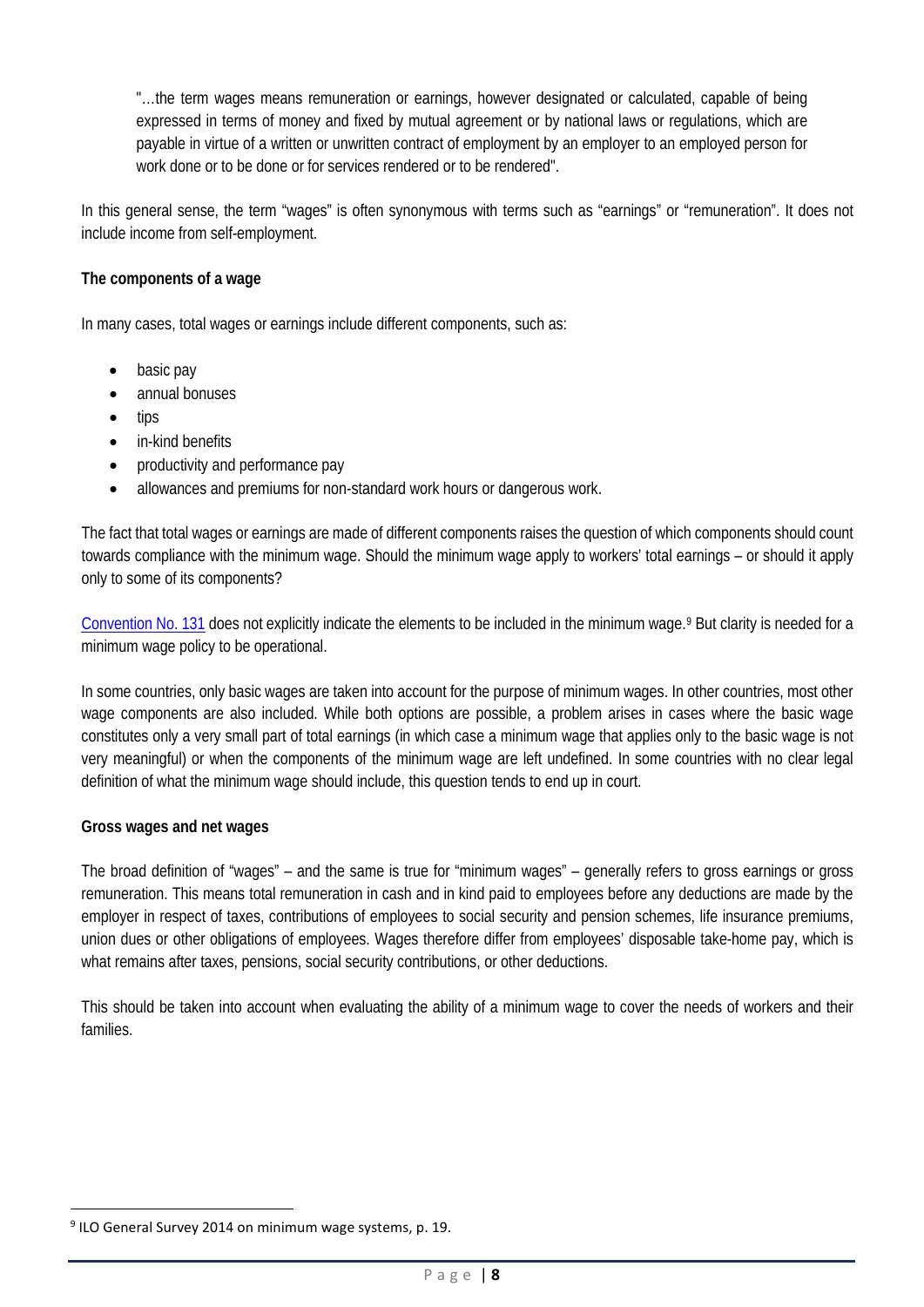# **1.6 Payment in kind**

Payment in kind is non-cash remuneration received by an employee for work performed. This can include: food, drink, fuel, clothing, footwear, free or subsidized housing or transport, electricity, car parking, nurseries or crèches, low or zero-interest loans or subsidized mortgages.

### **ILO Convention No. 95**

The IL[O Protection of Wages Convention, 1949 \(No. 95\)](http://www.ilo.org/dyn/normlex/en/f?p=NORMLEXPUB:12100:0::NO:12100:P12100_INSTRUMENT_ID:312240:NO) allows "for the partial payment of wages in the form of allowances in kind in industries or occupations in which payment in the form of such allowances is customary or desirable because of the nature of the industry or occupation concerned" (Article 4.1). In such cases, it calls however for measures to ensure that:

- (a) "such allowances are appropriate for the personal use and benefit of the worker and his family"; and
- (b) "the value attributed to such allowances is fair and reasonable".

It must be kept in mind that payment in-kind tends to limit the financial income of workers. This sentiment is captured by the System of National Accounts (SNA 1993):

Income in kind may bring less satisfaction than income in cash because employees are not free to choose how to spend it. Some of the goods or services provided to employees may be of a type or quality which the employee would not normally buy.[10](#page-8-0)

### **The need for regulation**

There is also a risk of abuse. Hence, even in those industries or occupations in which such a method of payment is longestablished and well-received by the workers concerned, there is a need for safeguards and legislative protection.

This can be done in different ways:

- **Prohibiting in-kind payments as part of the minimum wage**. In Spain, the legislation allows for the inclusion in the wage of payments in kind up to 30 per cent, but prohibits it as part of the minimum wage. In Cambodia, in-kind payment cannot be considered as part of the minimum wage.
- **Allowing a maximum percentage of the wage**: While no Conventions or Recommendations fix a specific threshold for payments in kind, the ILO Committee of Experts has expressed doubt concerning payment in kind that exceeds 50 per cent of the wage.<sup>[11](#page-8-1)</sup> Most countries have lower thresholds, with many not allowing in-kind payments exceeding 30 per cent of the wage.
- **Setting a maximum level**: Some countries designate the specific value of benefits in kind. In the domestic work sector in Switzerland, food and housing can represent a maximum of 33 CHF per day. A similar system also functions in France.
- **Valuing in-kind payments at cost or less than the cost to employers**: In order to preclude employers from profiting from the provision of payment in kind, some countries explicitly state that employers may not charge more than the actual cost of the goods provided. Other countries use the price a worker would pay for a product, service or housing if he or she were to buy it.
- **Limiting the value of in-kind benefits to a multiple of the minimum wage**: In Chad and Senegal, the value of one meal is equivalent to one hour worked at the minimum wage.

<span id="page-8-0"></span> <sup>10</sup> [System of National Accounts 1993, paragraph 7.38](http://unstats.un.org/unsd/nationalaccount/docs/1993sna.pdf)

<span id="page-8-1"></span><sup>&</sup>lt;sup>11</sup> Report III of the Committee of Experts. General Survey on the reports concerning the Protection of Wages Convention [\(No. 95\) and Recommendation \(No. 85\).](http://www.ilo.org/public/libdoc/ilo/P/09661/09661(2003-91-1B)346.pdf)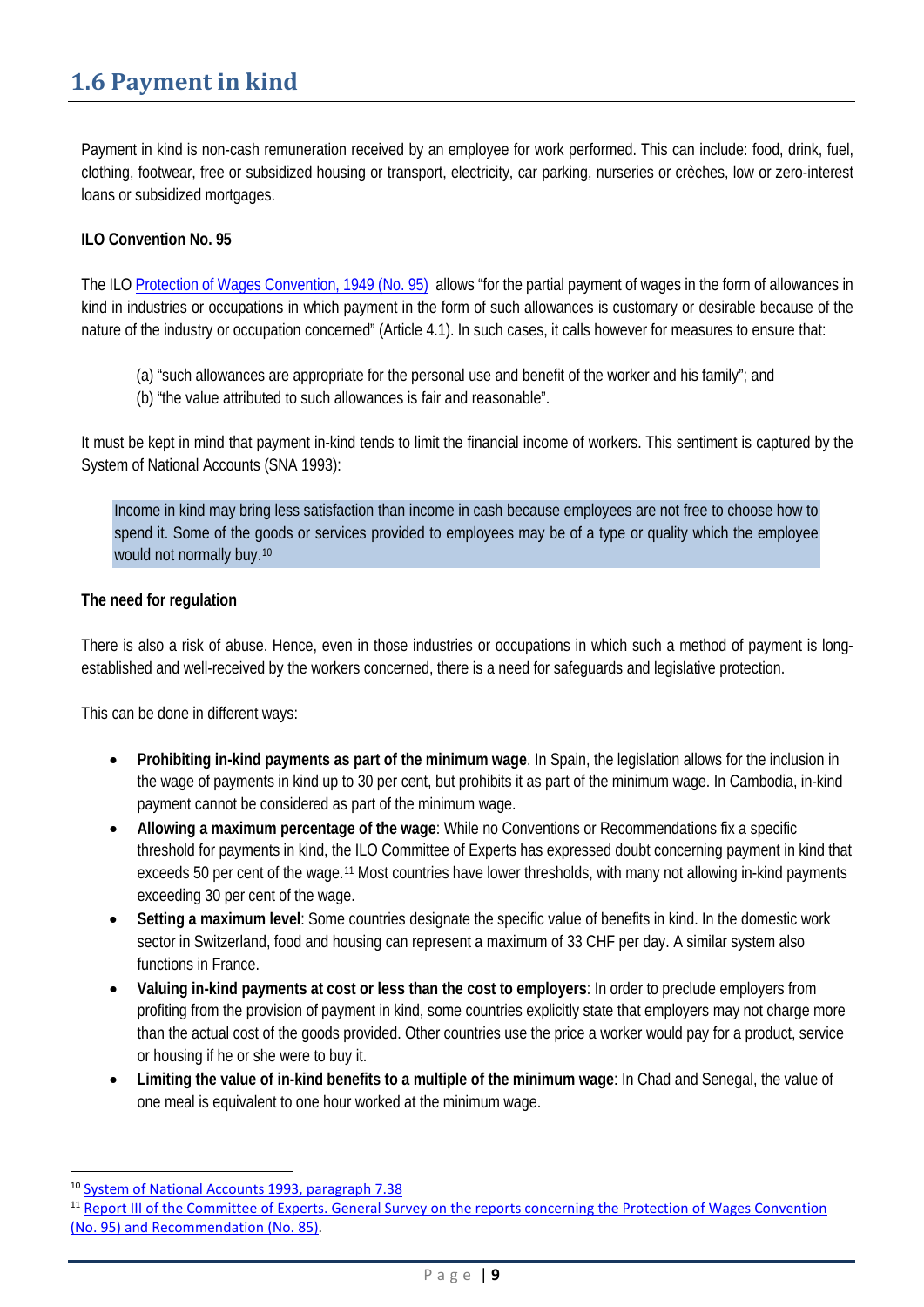### **Social security contributions**

Payments in kind are one component of total earnings and for this reason should in principle count as part of the value on which social security contributions are based. For example, if the minimum wage is \$100 per month and 30 per cent is paid in kind, social security contributions (employer and employee), should still be based on \$100 (as opposed to \$70).

## **1.7 Piece rate pay**

Piece rate pay occurs when workers are paid by the unit performed (e.g. the number of tee shirts or bricks produced) instead of being paid on the basis of time spent on the job.[12](#page-9-0)

Piece rates are frequently used in certain industries or occupations where the work is repetitive in nature, and where employees have a high level of control over the results. Examples include such tasks as plucking tea, pruning fruit trees, sorting secondhand books, producing garments, or kilometers driven. Home based workers and other out-workers (who work in premises other than that of the employer) are also frequently paid piece rates.

**In developing countries, workers relying on piece rate wages often constitute a vulnerable section of workers, with many working in the informal economy. Large numbers are women. Piece rate pay is also frequent in the textile, garment, footwear and leather industries, and in global supply chains.** 

### **The regulation of piece rates**

Under some conditions, piece rates may be beneficial to both employers and employees. For this to be the case, however, the manner in which remuneration is calculated for each piece produced or task completed needs to be fair to both parties: if the salary is set too low, discouragement will set in and the workers concerned will work long hours and may ultimately feel burnt out by the system. Occupational health and safety issues also arise when taxi drivers, for example, need to work excessive hours to make a decent living. If the rate is not fair to the employer, the enterprise might fail.

**To be fair and effective, piece rate systems should be transparent, reward employees according to the difficulty and quality of their work, and ensure that motivated workers can earn substantially more than the minimum wage.**

**Many countries regulate piece rates and piece rate work:**

- **In various countries, the legislation stipulates that pieceworkers' wages may not be lower than the applicable minimum wage**. In these countries, at the very minimum, workers under a piece rate system should earn the minimum wage. When they do not, the difference between what they have earned and the minimum wage needs to be paid by the employer.
- **In other countries, the legislation provides for the possibility of fixing specific minimum wage rates for pieceworkers based on a "standard output"**. In the State of Madhya Pradesh in India, for example, the minimum wage notification for piece rate beedi rollers (hand rolled cigarettes) indicates a guaranteed minimum wage per week provided they roll 5600 beedis per week. Workers are entitled to this if the raw materials supplied are inadequate to roll this number. However, the guaranteed minimum wage will not be payable where the failure to roll 5600 beedis is attributable to the worker.
- **In some countries, piece rate workers must be paid a "fair wage"**. In the U.K. piece rate can only be used in limited situations when the employer does not know how many hours the worker does work (e.g. as with some home workers). If an employer sets the working hours and the workers have to "clock" in and out, this counts as time work not as output work (see box 2 below).

<span id="page-9-0"></span><sup>&</sup>lt;sup>12</sup> This section is largely based on G. Billikopf, Piece-Rate Pay Design, ILO, Forthcoming (2015), and on K. Sankaran, Piece Rated Minimum Wages, ILO, Forthcoming.